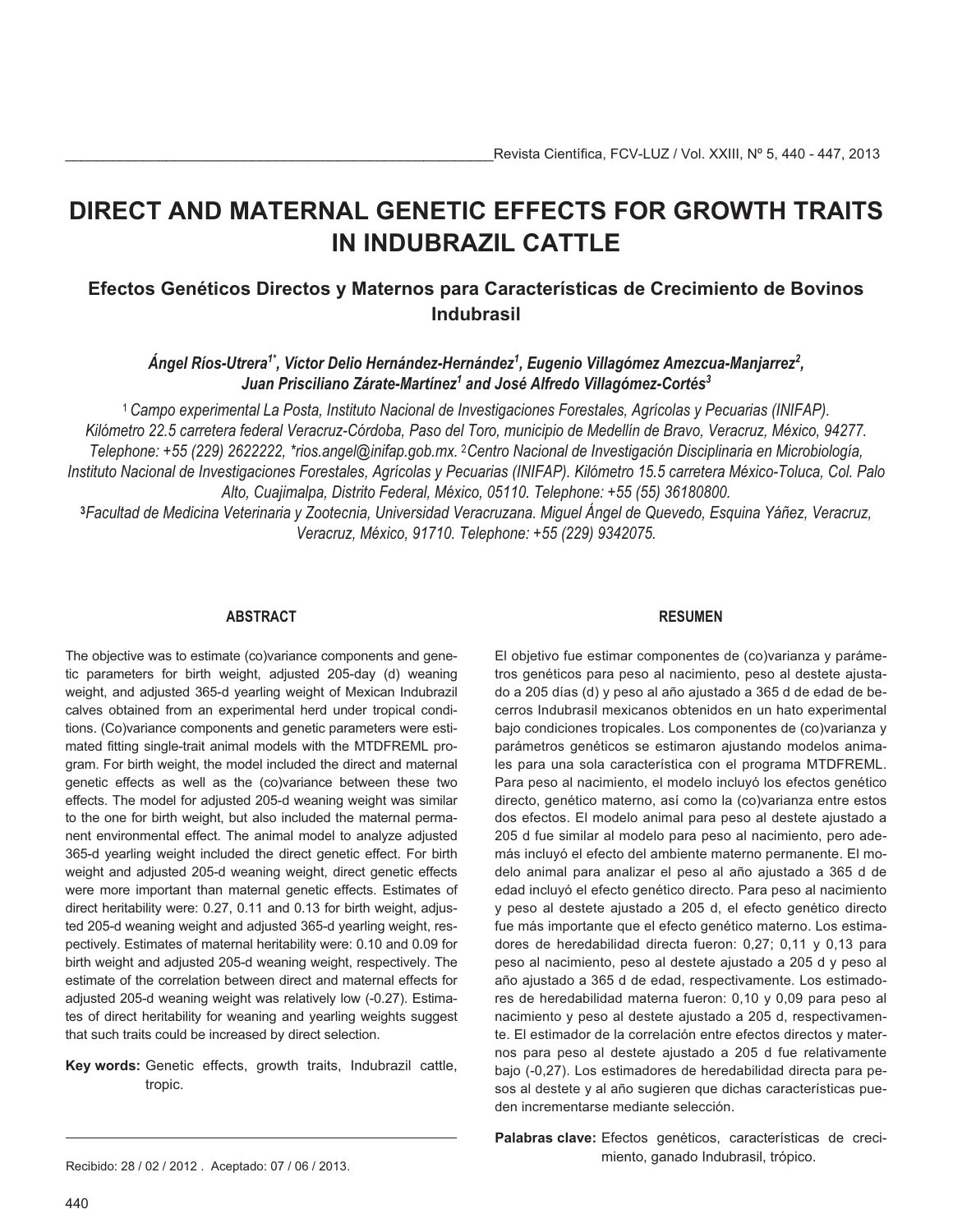# **INTRODUCTION**

Many researchers around the world have shown that direct and maternal genetic effects significantly influence early (pre-weaning) and late (post-weaning) growth of cattle [33, 34] and other animal species, including sheep (*Ovis aries*) [26, 59]. During the last decade, there have been significant efforts in Mexico directed towards the estimation of genetic parameters of growth traits in various *Bos taurus* and *Bos indicus* beef breeds, such as: Tropicarne [10], Simmental [51], Nelore [31], Charolais [46], Sardo Negro [27], Brahman [38], Guzerat [28], Brangus/Salers [11], Limousin [48] and Charbray [49]. However, there is no information in the scientific literature related to the magnitude and importance of direct and maternal genetic effects (heritability) for growth traits of Indubrazil cattle raised in Mexico, although this breed, along with the Brahman, is one of the two major Zebu breeds in this country. Indubrazil is a beef cattle breed from Brazil and is the result from crosses between Gyr, Guzerat and Nelore cattle. It was introduced to Mexico (sires and cows) from 1945 to 1946. The breed was distributed from Yucatán, along the Gulf of Mexico coast, to Coahuila and Nuevo León, in Northern Mexico. This Zebu breed has shown good adaptability to a wide range of environmental conditions of Mexico. In the tropical areas, is well accepted by dual-purpose cattle producers because they use it to obtain Brown Swiss x Zebu and Holstein x Zebu crosses for milk and calf production. The "Asociación Mexicana de Criadores de Cebú" has an Indubrazil database with approximately 168,760 registered cattle [3].

One of the few studies conducted with Indubrazil cattle not done in Mexico is the work reported by Santos *et al*. [53], who evaluated the influence of direct and maternal genetic effects on weaning weight of animals reared in the State of Bahia, Brazil. However, it is necessary to know the direct and maternal heritability of other growth traits (e.g., birth and yearling weights) which also affect the efficiency of beef production systems, in order to establish successful breeding programs. In addition, genetic parameters are specific to each cattle population and heavily influenced by the environment. Hence, the objective of the present study was to estimate, fitting animal models, the variance components and genetic parameters for birth, weaning and yearling weights of Indubrazil cattle reared under tropical conditions of Mexico.

# **MATERIALS AND METHODS**

#### **Location and climate**

The current study was conducted at Playa Vicente Research Station from the National Institute for Forestry, Agriculture and Livestock Research (INIFAP). The experimental site is located at 17° 19' NL and 95° 41' WL, at 95 meters above sea level, in the Municipality of Playa Vicente, in the State of Veracruz, Mexico. The climate is tropical wet [17], with mean annual temperature and precipitation of 26.8°C and 2200 mm, respectively [55].

## **Animals**

Records of 598 Indubrazil calves born during a 27-year period (1980-2006) were analyzed. These calves were produced from 35 sires and 281 dams. Sires were mated to dams mainly through artificial insemination, but there was also some natural mating.

#### **Feeding**

From birth to weaning, calves were reared with restricted suckling, which lasted one hour (h) in the morning (07:00 to 08:00 h) and one h in the afternoon (17:00 to 18:00 h). The rest of the day (d) the calves were kept in rotational grazing on African Star grass (*Cynodon plectostachyus*). Weaning was performed at seven months of age, on average. Fifteen d before and 30 d after weaning, calves were supplemented with 1 kg/calf/d of a concentrate feed with 18% crude protein, 70% total digestible nutrients and 2.7 Mcal of metabolic energy/kg of dry mater. From weaning to yearling, the calves were still maintained in rotational grazing on African Star grass.

#### **Traits**

The evaluated traits were: birth weight, weaning weight adjusted to 205 d and yearling weight adjusted to 365 d. Weaning and yearling weights were linearly adjusted as recommended by the Guidelines for Uniform Beef Improvement Programs [5].

#### **Statistical Analyses**

#### *Preliminary Analyses*

Before estimating variance components and genetic parameters, preliminary statistical analyzes were performed for each trait, in order to determine which fixed effects were significant sources of variation. For this purpose, the Mixed procedure (PROC MIXED) was implemented in the SAS program [24]. PROC MIXED computations are based on likelihood principles [30] to obtain (restricted) maximum likelihood estimates of the variance component parameters. The DDFM=Satterth option of the Mixed procedure of SAS was used for computing the denominator degrees of freedom for the tests of fixed effects. The DDFM=Satterth option (a general Satterthwaite approximation) implemented here is intended to produce an accurate F approximation. The fixed effects included in the full model were: year of birth (1980, 1981,..., 2006), birth season (December to May; June to November), calf sex, first-order interactions derived from these three effects, and cow age at calving in d as a linear and quadratic covariable. In addition, the preliminary full model included sire as a random effect. To determine the final models, sequential analyzes were performed by removing from the full model not significant interactions and covariates (P> 0.05).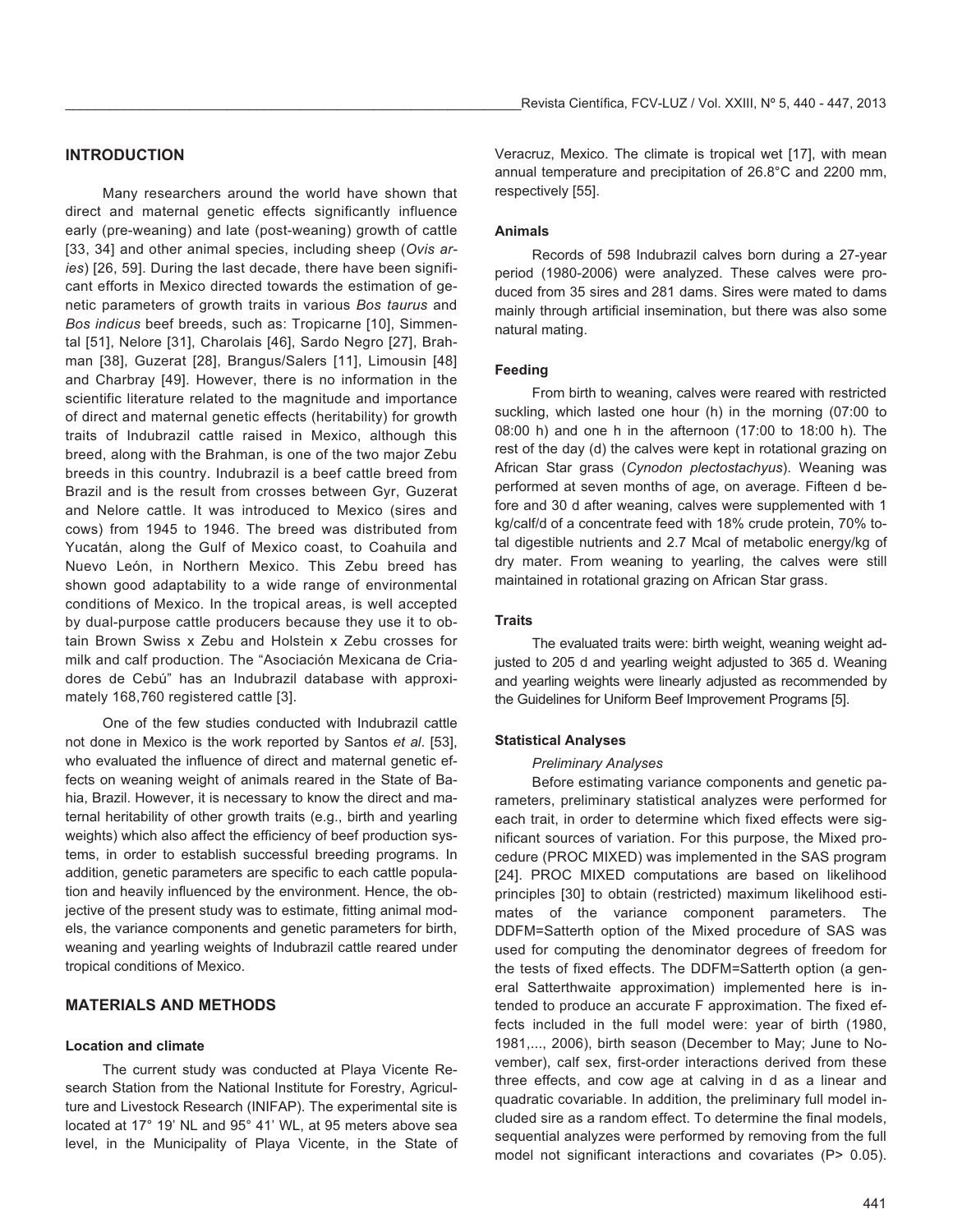The final model for birth weight resulting from these preliminary analyzes included year of birth, birth season, calf sex, year of birth x birth season interaction, and the age of dam at calving, as well as sire as a random effect. The final model to analyze weaning weight was similar to the model for birth weight, but instead of year of birth x birth season interaction it included year of birth x calf sex interaction. For yearling weight, the final model was similar to the model to analyze birth weight, but it did not include year of birth x birth season interaction.

#### *Animal models in matrix notation*

After a series of preliminary analyzes with different variants of the animal model, the following models were assumed: *y = Xb + Za+Z*-*m+e*, with cov(*a*,*m*)= *A*--, *y = Xb + Za+Z*-*m+Zc+e*, with cov(*a*,*m*)=*A*--, and *y = Xb + Za+e*, for birth weight, weaning weight and yearling weight, respectively. In these models, *y* is a vector of observations for each one of the different traits, *b* is a vector of fixed effects, *a* is an unknown random vector of direct additive genetic effects, *m* is an unknown random vector of maternal additive genetic effects, **C** is an unknown random vector of maternal permanent environmental effects, *e* is an unknown random vector of temporary environmental effects, and *X*, *Z*, *Z*- and *Z* are known incidence matrices relating records to *b, a, m,* and *c*, respectively. It was assumed that direct additive genetic, maternal additive genetic, maternal permanent environmental and residual effects were normally distributed with mean 0.

The variance-covariance structure (*V*) assumed in the weaning weight analysis was:

| $\sqrt{ }$ |  |  | $A\sigma_a^2$ $A\sigma_{am}$ |          |                  |                        |  |
|------------|--|--|------------------------------|----------|------------------|------------------------|--|
|            |  |  | $A\sigma_{am}$ $A\sigma_m^2$ |          | ი                |                        |  |
|            |  |  | $\Omega$                     | $\Omega$ | $l_c \sigma_c^2$ | $\Omega$               |  |
|            |  |  |                              |          | 0                | $I_n \sigma_{\rm e}^2$ |  |

where *A* is the Wright's additive relationship matrix [60] among all animals in the pedigree,  $\sigma_{\mathsf{a}}^2$  is the direct additive genetic variance,  $\sigma_m^2$  is the maternal additive genetic variance,  $\sigma_{\mathsf{c}}^2$  is the maternal permanent environmental variance,  $\sigma_{\mathsf{e}}^2$  is the residual variance and  $I_c$  and  $I_n$  are identity matrices of size equal to the number of dams and the number of observations, respectively.

#### **Estimation of variance components**

Variances and (co)variances were estimated with Derivative-Free REML [56], using the MTDFREML program [6]. It was assumed that convergence was reached when the variance of minus twice the logarithm of the likelihood in the simplex was less than  $10^{-12}$ . After the program converged for the first time, several restarts were performed to ensure a global rather than a local maximum had been reached. In each new analysis, parameter estimates obtained in the previous analysis were used as initial values. Solutions of random effects

were obtained from the last iteration cycle where a global maximum was reached.

#### **Estimates of genetic parameters**

Estimates were obtained for phenotypic variance  $(\sigma_p^2 = \sigma_a^2 + \sigma_m^2 + \sigma_{am} + \sigma_c^2 + \sigma_e^2)$ , heritability for direct additive genetic effects  $\left(h_a^2 = \sigma_a^2 / \sigma_p^2\right)$ , heritability for maternal additive genetic effects  $(h_m^2 = \sigma_m^2 / \sigma_p^2)$ , correlation between direct and maternal additive genetic effects  $\left(r_{am} = \sigma_{am} / (\sigma_a^2 \sigma_m^2)^{1/2}\right)$ , fraction of phenotypic variance due to maternal permanent environmental effects  $\left(c^2=\sigma_c^2 \, / \, \sigma_\rho^2 \right)$  and residual variance as proportion of phenotypic variance  $(e^2 = \sigma_e^2/\sigma_p^2)$ . Standard errors for estimates of genetic parameters were approximated and were calculated using the average information matrix [20] and the Delta Method [9]. Additionally, total heritability estimates (  $h_t^2$ ) were calculated using the following equation:  $h_t^2 = \left(\sigma_a^2 + 0.5\sigma_m^2 + 15\sigma_{am}\right) / \sigma_p^2$ .

#### **RESULTS AND DISCUSSION**

Descriptive statistics and data structure are shown in TA-BLE I. Means and standard deviations of weights at birth, weaning and yearling were:  $32.3 \pm 5.27$ , 182.5  $\pm$  30.00 and 220.7 ± 43.00 kg, respectively. The coefficients of variation for weaning weight and yearling weight were greater than the coefficient of variation for birth weight, as expected. The number of calves, sires and dams was 598, 35, and 281, respectively. The pedigree file consisted of 796 animals. TABLE II presents estimates of variance components and genetic parameters for each of the analyzed growth traits.

#### **Birth weight**

#### *Direct heritability*

The direct genetic effect for birth weight was found to be moderately heritable, with a heritability estimate of 27%, which suggests that birth weight can be modified through selection. Present estimate of direct heritability is within the range of direct heritability estimates of 0.37, 0.33, 0.33, 0.28, 0.32, 0.28 and 0.31 reported for American [22], Venezuelan [42, 43], South African [40] and Mexican [39] Brahman cattle, as well as for Brazilian Nelore [1] and Gyr [21] cattle. Ríos-Utrera [47] in a review of estimates of genetic parameters reported that unweighted means obtained from estimates of direct heritability for birth weight were 0.32 for Brahman and 0.34 for Nelore cattle. Mercadante *et al*. [32] and Lira *et al*. [23] reported average estimates of direct heritability for birth weight with values of 0.33 (weighted mean) and 0.34 (unweighted mean), respectively, for different *Bos indicus* beef breeds. In contrast, Estrada-León *et al*. [15] for Mexican Brahman, and Martínez-González *et al*. [29] for Mexican Nelore cattle reported estimates of direct heritability for birth weight with values of 0.56 and 0.59, respectively. However, according to Meyer [34], these heritability values could be overestimated because corre-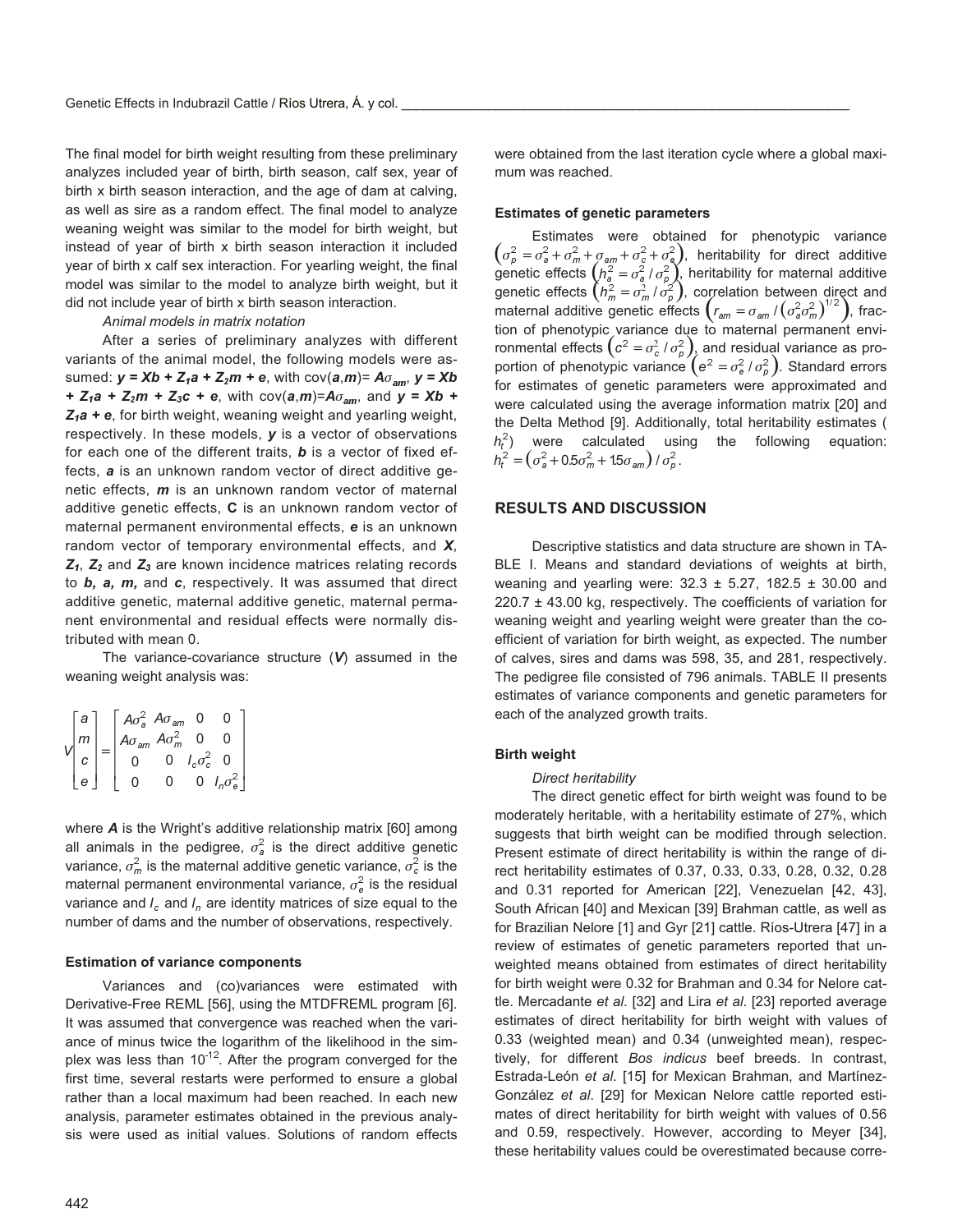|                                 | Trait  |        |        |
|---------------------------------|--------|--------|--------|
|                                 | BW, kg | WW, kg | YW, kg |
| Descriptive statistics          |        |        |        |
| Mean                            | 32.30  | 182.53 | 220.73 |
| Minimum value                   | 19     | 101    | 93     |
| Maximum value                   | 50     | 317    | 397    |
| Standard deviation              | 5.27   | 30.0   | 43.0   |
| Coefficient of variation, %     | 16.32  | 16.45  | 19.49  |
| Data structure                  |        |        |        |
| Calves, number                  | 598    | 598    | 598    |
| Sires, number                   | 35     | 35     | 35     |
| Dams, number                    | 281    | 281    | 281    |
| Animals in the pedigree, number | 796    | 796    | 796    |

*TABLE I* **DESCRIPTIVE STATISTICS AND DATA STRUCTURE FOR BIRTH WEIGHT (BW), WEANING WEIGHT (WW) AND YEARLING WEIGHT (YW) OF INDUBRAZIL CATTLE REARED IN MEXICO**

lations between direct and maternal effects for birth weight obtained by these authors were considerably high and negative (-0.55 and -0.90, respectively), inflating the estimate of the direct additive genetic variance.

# *Maternal heritability*

The maternal genetic effect was less heritable than the direct genetic effect, having a low heritability estimate. The estimate of maternal heritability for birth weight obtained in the present study is within the range of estimates reported in the literature, but most of literature estimates are lower than the one reported here. Albuquerque and Meyer [1], Arnason and Kassa-Mersha [2], Diop *et al.* [8] and Salces *et al.* [52] reported estimates of maternal heritability for birth weight with values of 0.01, 0.02, 0.03 and 0.02 for Nelore, Boran, Gobra and Brahman cattle. On the other hand, several authors [12, 13, 15, 22, 29, 39, 40] have obtained estimates of maternal heritability for birth weight similar to the one reported in the present investigation, with values ranging from 0.11 to 0.18. The unweighted means of maternal heritability estimates reported by Ríos-Utrera [47] for Brahman (0.10) and Nelore cattle (0.09) and by Lira *et al.* [23] for different *Bos indicus* breeds (0.09) were also similar to the corresponding estimate obtained in the present study.

The estimate of the genetic covariance between direct and maternal effects was practically zero, with a value of  $-0.00039$  kg<sup>2</sup>. Together, direct and maternal genetic effects explained 37% of the phenotypic variance of birth weight, so that about 63% of the total variation was due to unknown environmental and genetic effects. The estimate of total heritability for birth weight was moderate (0.32).

# **Weaning weight**

#### *Direct heritability*

In contrast to the findings for birth weight, maternal heritability (0.09) for weaning weight was similar to the corresponding direct heritability (0.11). The low direct heritability for weaning weight estimated in the present paper suggests that selection to improve this trait would be lowly effective for the Indubrazil herd under study. Several authors have also reported low estimates of direct heritability (0.11 to 0.17) for weaning weight of Nelore, Guzerat, Tabapua, Brahman and Indubrazil cattle [12, 16, 25, 36, 40, 44, 45, 53, 54, 57]. Some other researches obtained estimates of direct heritability for weaning weight close to zero in different Zebu breeds [4, 14, 37, 42, 43]. In Mexico, by contrast, for Guzerat [28] and Nelore cattle [31] were reported higher estimates of direct heritability for weaning weight (0.53 and 0.43, respectively). The difference between these two estimates and the estimate of the current study may be due, in addition to the difference in the breeds tested, to the type of animal model used, since it has been shown that when the model does not include maternal effects (genetic and permanent environmental), as with the animal model adjusted for Martínez-González *et al*. [28] and Medina-Zaldivar *et al.* [31], direct heritability is overestimated (biased).

## *Maternal heritability*

The magnitude of the maternal genetic effect for weaning weight suggests that Indubrazil cows in the experimental herd under study had low maternal (milking) ability, but there is enough maternal genetic variation (54.6 kg2; TABLE II) to increase milk yield of cows, though genetic progress probably would be slow. For other Zebu breeds, as well as for the experimental Indubrazil herd evaluated, it has been found that maternal genetic effects for weaning weight are lowly heritable, since scientific literature reports heritability values of 0.05, 0.03, 0.01, 0.10, 0.03, 0.04, 0.06, 0.10 for Indubrazil [53], Gyr [21], Guzerat [36], Tabapua [16], Bermejo Zebu [4], Brahman [50], Boran [19] and Nelore [7] cattle, respectively.

*Maternal permanent environmental variance as a proportion of the total variance*

The maternal permanent environmental effect was a minor source of variation for weaning weight. This result suggests that the loss or bad condition of molars and/or permanent inju-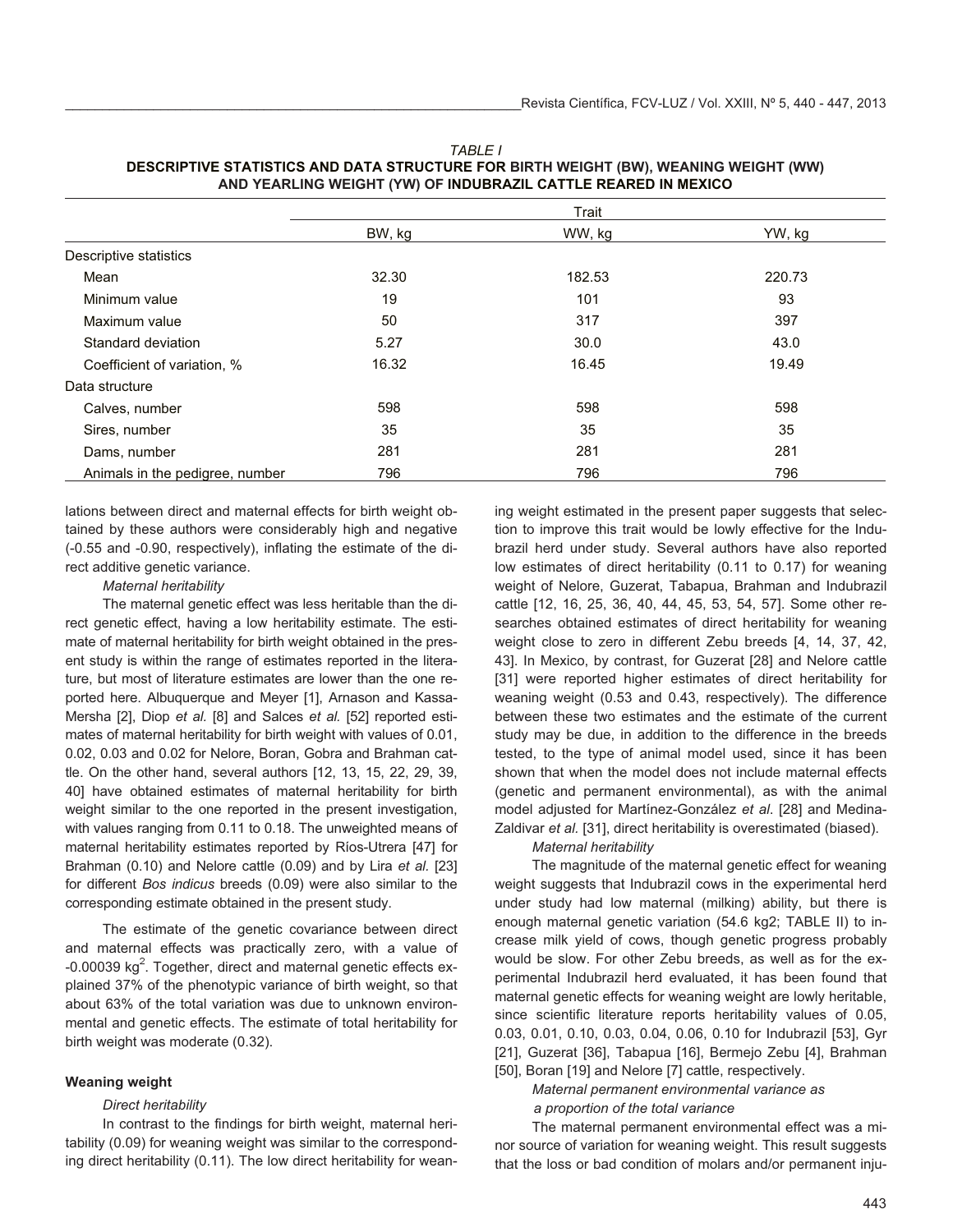#### *TABLE II*

# **ESTIMATES OF VARIANCE COMPONENTS AND GENETIC PARAMETERS FOR BIRTH WEIGHT (BW), WEANING WEIGHT (WW) AND YEARLING WEIGHT (YW) OF INDUBRAZIL CATTLE REARED IN MEXICO**

|                            | BW              | <b>WW</b>        | <b>YW</b>       |
|----------------------------|-----------------|------------------|-----------------|
| Variance components, $kg2$ |                 |                  |                 |
| $\sigma_a^2$               | 5.98            | 65.73            | 132.73          |
| $\sigma_m^2$               | 2.16            | 54.60            | -               |
| $\sigma_{\rm am}$          | $-0.00039$      | $-16.069$        |                 |
| $\sigma_{c}^{2}$           | -               | 0.02             |                 |
| $\sigma_{\rm e}^2$         | 14.43           | 482.15           | 881.53          |
| $\sigma_p^2$               | 22.58           | 586.44           | 1.014.25        |
| Genetic parameters         |                 |                  |                 |
| $h_a^2$                    | $0.27 \pm 0.19$ | $0.11 \pm 0.11$  | $0.13 \pm 0.08$ |
| $h_m^2$                    | $0.10 \pm 0.08$ | $0.09 \pm 0.09$  |                 |
| $r_{am}$                   | $0.00 \pm 0.63$ | $-0.27 \pm 0.86$ |                 |
| $c^2$                      |                 | $0.00 \pm 0.06$  |                 |
| $e^2$                      | $0.64 \pm 0.14$ | $0.82 \pm 0.10$  | $0.87 \pm 0.08$ |
| $h_t^2$                    | 0.32            | 0.11             | 0.13            |
|                            |                 |                  |                 |

 ${}^a\sigma_a^2$ = direct additive genetic variance,  $\sigma_m^2$ = maternal additive genetic variance,  $\sigma_c^2$ = maternal permanent environmental variance,  $\sigma_e^2$ = residual variance,  $\sigma_p^2$ = phenotypic variance,  $h_a^2$ = direct heritability,  $h_m^2$ = maternal heritability,  $c^2$ = maternal permanent environmental variance as a proportion of phenotypic variance,  $e^2$ = residual variance as a proportion of phenotypic variance,  $h^2_t$ = total heritability.

ries due to accidents or diseases were minimal in dams, or if these problems occurred, they were harmless and did not affect the weaning weight of their calves. Unlike the findings of the present study, in which the maternal permanent environmental effect was practically zero for weaning weight (corresponding variance= 0.02 kg2; TABLE II), other researchers [7, 16] have reported values ranging from 0.04 to 0.17.

*Correlation between direct and maternal genetic effects*

The estimate of the correlation between direct and maternal effects for weaning weight was relatively low (-0.27). This estimate is similar to the weighted value (-0.23) reported in a published review of genetic parameters for Zebu cattle [32], as well as to the estimates obtained in studies by Cabrera *et al.* [7] (-0.20), Elzo and Wakeman [13] (-0.22) and Gunski *et al.* [18] (-0.24). Conversely, other researchers [8, 15, 19, 29, 41, 45] found more intense genetic correlations, with values of -0.46, -0.90, -0.58, -0.70, -0.57 and -0.68. However, Meyer [35] reported that strongly negative estimates of the direct-maternal correlation can be partially explained by unaccounted ranch practices, such as inappropriate identification of management groups, increasing the covariance between paternal sibs in contemporary groups. Therefore, strongly negative estimates of the direct-maternal correlation do not always are a true sign of genetic antagonism between growth and maternal ability. The moderate antagonism between direct and maternal effects found in present study may be related to adaptive mechanisms of Zebu cattle to tropical conditions. In extreme environments,

preserving animal size within certain limits may have adaptive advantages from a genetic viewpoint [58].

The genetic effects (direct and maternal) for weaning weight explained 20% of the total variation, so weaning weight depended on a higher proportion of unknown genetic and environmental effects. The estimate of total heritability for weaning weight was 11%.

#### **Yearling weight**

#### *Direct heritability*

The direct genetic effect for yearling weight proved to be a lowly heritable component, with a value of 13%. Compared with weights at birth and at weaning, yearling weight was mainly determined by unknown environmental and genetic effects. The direct heritability estimate for yearling weight found in the current research suggests that this trait can be improved by applying selection. Moreover, comparison with other estimates reveals that present estimate of direct heritability is within the range of corresponding estimates (0.08 to 0.17) reported in the literature for Tabapua [16], Guzerat [36], Brahman [40] and Nelore [57] cattle, although some other studies have reported little higher estimates for other *Bos indicus* breeds [8, 27]. Estimates of direct heritability for yearling weight of Indubrazil cattle were not found in the scientific literature, suggesting that such estimates are rare or that there have not been previously reported values.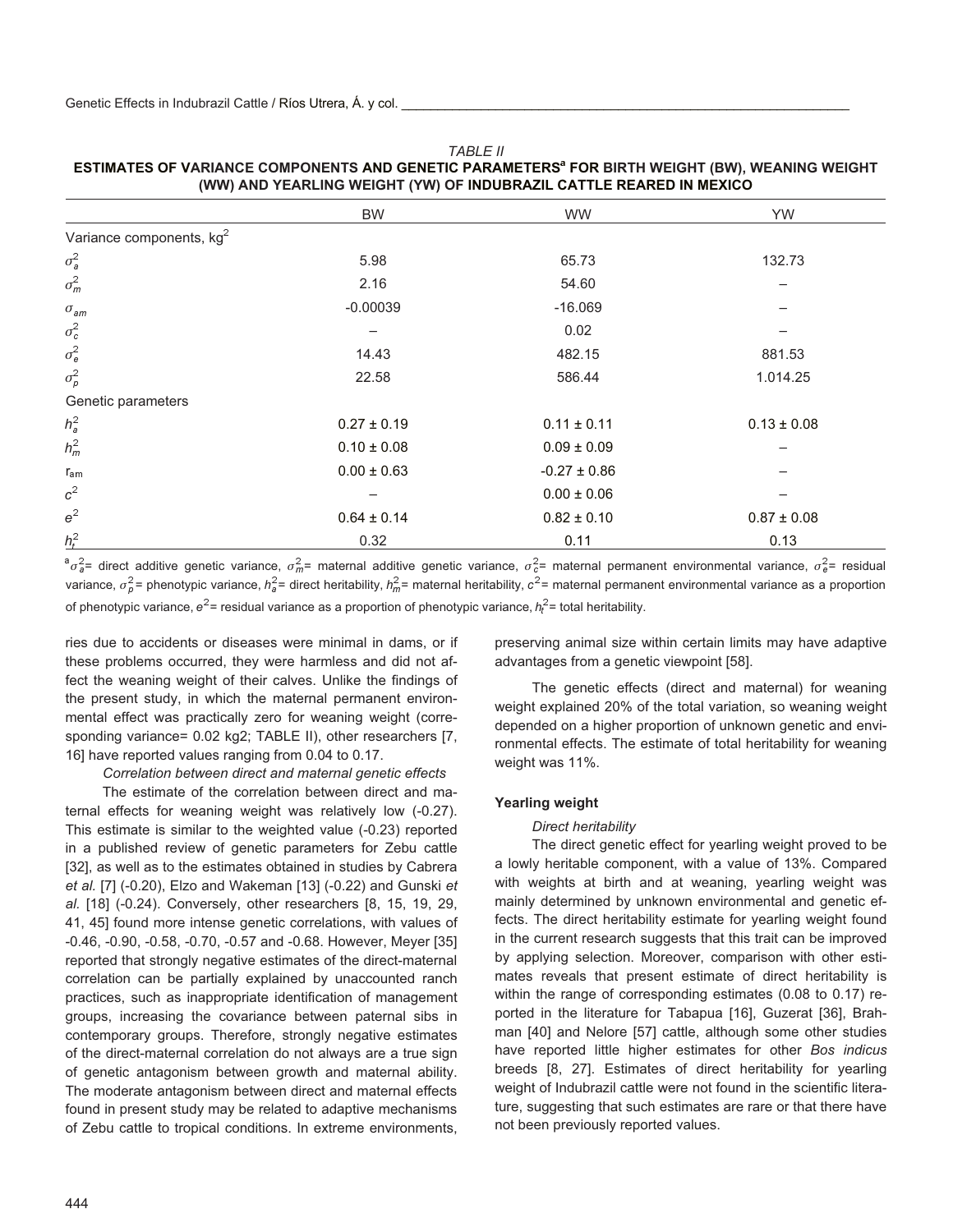# **CONCLUSIONS**

For birth weight and weaning weight, the direct genetic effect was of greater importance than the maternal genetic effect. Also, there was no maternal permanent environmental effect on weaning weight. In general, estimates of direct and maternal heritability for Indubrazil cattle found in the present study are within the range of estimates reported for different Zebu breeds reared in Mexico and other countries. The magnitude of the estimates of direct heritability for weaning weight and yearling weight suggests that implementation of a selection program to improve these characteristics in our experimental herd would be feasible.

# **BIBLIOGRAPHIC REFERENCES**

- [1] ALBUQUERQUE, L.G.; MEYER, K. Estimates of direct and maternal genetic effects for weights from birth to 600 days of age in Nelore cattle. **J. Anim. Breed. Genet.** 118:83-92. 2001.
- [2] ARNASON, T.H.; KASSA-MERSHA, H. Genetic parameters of growth of Ethiopian Boran cattle. **Anim. Prod.** 44:201-208. 1987.
- [3] ASOCIACIÓN MEXICANA DE CRIADORES DE CEBÚ (AMCC). Las razas Cebú. 2013. On line: http://www.cebumexico.com/home/index.php?option=com\_content&view=article&id=95&Itemid=65. 06/13/2013.
- [4] ÁVILA-SERRANO, N.Y.; PALACIOS-ESPINOSA, A.; ESPINOZA-VILLAVICENCIO, J.L.; GUILLEN-TRUJILLO, A.; DE LUNA-DE LA PEÑA, R.; GUERRA-IGLESIAS, D. Componentes de (co)varianza para peso al destete de ganado Cebú Bermejo cubano. **Trop. Subtrop. Agroeco.** 14:981-987. 2011.
- [5] BEEF IMPROVEMENT FEDERATION (BIF). Guidelines for uniform beef improvement programs. 8th Ed. The University of Georgia, Athens. 161 pp. 2002.
- [6] BOLDMAN, K.G.; KRIESE, L.A.; VAN VLECK, L.D.; VAN TASSELL, C.P.; KACHMAN, S.D. A manual for use of MTDFREML. A set of programs to obtain estimates of variances and covariances. Draft. USDA, ARS, Washington, DC. 114 pp. 1995.
- [7] CABRERA, M.E.; GARNERO, A.V.; LÔBO, R.B.; GUN-SKI, R.J. Efecto de la incorporación de la covarianza genética directa-materna en el análisis de características de crecimiento en la raza Nelore. **Livest. Res. Rural Develop.** 13(3):7. 2001. En Linea: http://www.lrrd.org/ lrrd13/ 3/cabr133.htm. 10/10/2011.
- [8] DIOP, M.; DODENHOFF, J.; VAN VLECK, L.D. Estimates of direct, maternal and grandmaternal genetic ef-

fects for growth traits in Gobra cattle. **Genet. Mol. Biol.** 22:363-367. 1999.

- [9] DODENHOFF, J.; VAN VLECK, L.D.; KACHMAN, S.D.; KOCH, R.M. Parameter estimates for direct, maternal, and grandmaternal genetic effects for birth weight and weaning weight in Hereford cattle. **J. Anim. Sci.** 76:2521-2527. 1998.
- [10] DOMÍNGUEZ-VIVEROS, J.; NÚÑEZ-DOMÍNGUEZ, R.; RAMÍREZ-VALVERDE, R.; RUÍZ-FLORES, A. Evaluación genética de variables de crecimiento en bovinos Tropicarne: I. Selección de modelos. **Agrocien.** 37:323- 335. 2003.
- [11] DOMÍNGUEZ-VIVEROS, J.; RODRÍGUEZ-ALMEIDA, F.A.; ORTEGA-GUTIÉRREZ, J.A.; FLORES-MARIÑELARENA, A. Selección de modelos, parámetros genéticos y tendencias genéticas en las evaluaciones genéticas nacionales de bovinos Brangus y Salers. **Agrocien.** 43:107-117. 2009.
- [12] ELER, J.P.; VAN VLECK, L.D.; FERRAZ, J.B.S.; LÔBO, R.B. Estimation of variances due to direct and maternal effects for growth traits of Nelore cattle. **J. Anim. Sci.** 73:3253-3258. 1995.
- [13] ELZO, M.A.; WAKEMAN, D.L. Covariance components and prediction for additive and nonadditive preweaning growth genetic effects in an Angus-Brahman multibreed herd. **J. Anim. Sci.** 76:1290-1302. 1998.
- [14] ESPINOZA-VILLAVICENCIO, J.L.; PALACIOS-ESPINOSA, A.; GUERRA-IGLESIAS, D.; GONZÁLEZ-PEÑA, D.; ORTEGA-PÉREZ, R.; RODRÍGUEZ-ALMEIDA, F. Comparación de dos modelos para la estimación de parámetros y valores genéticos del peso en ganado Cebú. **Agrocien.** 42:29-36. 2008.
- [15] ESTRADA-LEÓN, R.J.; MONFORTE, J.; SEGURA-CORREA, J.C. Comparación de modelos en la evaluación genética de caracteres de crecimiento del ganado Brahman en el sureste de México. **Arch. Latinoam. Prod. Anim.** 16:221-231. 2008.
- [16] FERRAZ-FILHO, P.B.; RAMOS, A.A.; DA SILVA, L.O.C.; DE SOUZA, J.C.; DE ALENCAR, M.M. Alternative animal models to estimate heritabilities and genetic correlations between direct and maternal effects of pre and post-weaning weights of Tabapuã cattle. **Arch. Latinoam. Prod. Anim.** 12:119-125. 2004.
- [17] GARCÍA, E. Modificaciones al sistema de clasificación climática de Köppen. Universidad Nacional Autónoma de México**.** Pp 109-110. 1988.
- [18] GUNSKI, R.J.; GARNERO, A.V.; REYES, B.A.; BEZ-ERRA, L.A.F.; LÔBO, R.B. Estimativas de parâmetros genéticos para características incluídas em critérios de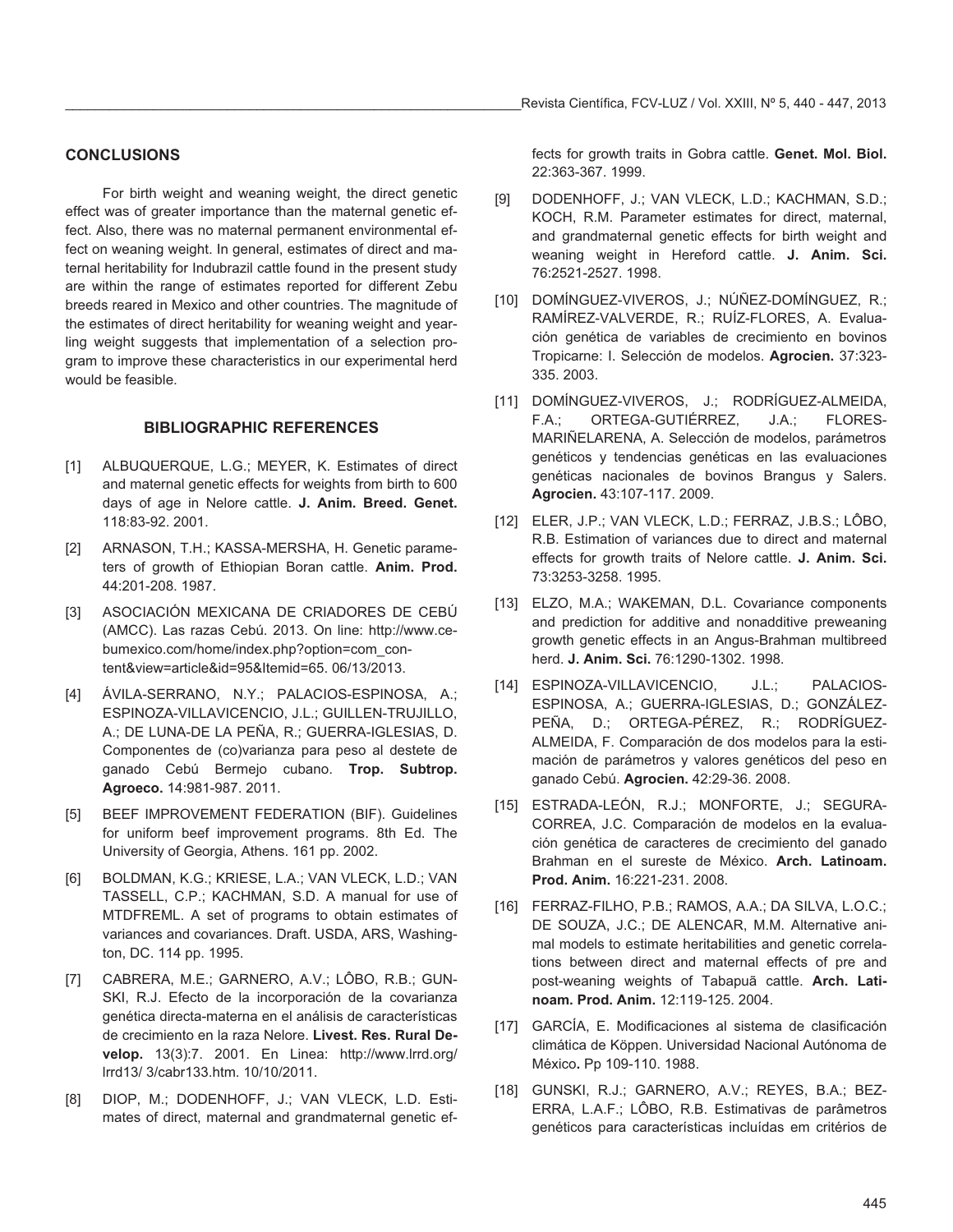seleção em gado Nelore. **Ciên. Rural (**Santa Maria**)** 31:603-607. 2001.

- [19] HAILE-MARIAM, M.; KASSA-MERSHA, H. Estimates of direct and maternal covariance components of growth traits in Boran cattle. **J. Anim. Breed. Genet.** 112:43-52. 1995.
- [20] JOHNSON, D.L; THOMPSON, R. Restricted maximum likelihood estimation of variance components for univariate animal models using sparse matrix techniques and average information. **J. Dairy Sci.** 78:449-456. 1995.
- [21] KNACKFUSS, F.B.; RAZOOK, A.G.; MERCADANTE, M.E.Z.; CYRILLO, J.N.S.G.; FIGUEIREDO, L.A.; TON-HATI, H. Seleção para peso pós-desmama em um rebanho Gir. 2. Estimativas de variâncias e parâmetros genéticos dos efeitos direto e materno para características de crescimento**. Rev. Bras. Zoot.** 35:726-732. 2006.
- [22] KRIESE, L.A.; BERTRAND, J.K.; BENYSHEK, L.L. Genetic and environmental growth trait parameter estimates for Brahman and Brahman-derivative cattle. **J. Anim. Sci.** 69:2362-2370. 1991.
- [23] LIRA, T.; ROSA, E.M.; GARNERO, A.D.V. Parâmetros genéticos de características produtivas e reprodutivas em zebuínos de corte (revisão). **Cien. Anim. Bras.** 9:1-22. 2008.
- [24] LITTELL, R.C.; MILLIKEN, G.A.; STROUP, W.W.; WOLFINGER, R.D. SAS System for Mixed Models. Inc. Cary, NC. 633 pp. 1996.
- [25] MAGNABOSCO, C.U.; LÔBO, R.B.; FAMULA, T.R. Bayesian inference for genetic parameter estimation on growth traits for Nelore cattle in Brazil, using the Gibbs sampler. **J. Anim. Breed. Genet.** 117:169-188. 2000.
- [26] MARIA, G.A.; BOLDMAN, K.G.; VAN VLECK, L.D. Estimates of variances due to direct and maternal effects for growth traits of Romanov sheep. **J. Anim. Sci.** 71:845- 849. 1993.
- [27] MARTÍNEZ-GONZÁLEZ, J.C.; CASTILLO-RODRÍGUEZ, S.P.; LUCERO-MAGAÑA, F.A.; ORTEGA-RIVAS, E. Influencias ambientales y heredabilidad para características de crecimiento en ganado Sardo Negro en México**. Zoot. Trop.** 25:1-7. 2007.
- [28] MARTÍNEZ-GONZÁLEZ, J.C.; LUCERO-MAGAÑA, F.A.; CASTILLO-RODRÍGUEZ. S.P.; ORTEGA-RIVAS, E. Estimación de algunos parámetros genéticos de crecimiento en la raza Guzerat en México. **Zoot. Trop.** 27:49-55. 2009.
- [29] MARTÍNEZ-GONZÁLEZ, J.C.; GARCÍA-ESQUIVEL, F.J.; PARRA-BRACAMONTE, G.M.; CASTILLO-JUÁREZ, H.; CIENFUEGOS-RIVAS, E.G. Genetic parameters for growth traits in Mexican Nellore cattle. **Trop. Anim. Health Prod.** 42:887-892. 2010.
- [30] McCULLOCH, C.E.; SEARLE, S.R. Generalized, linear, and mixed models. John Wiley & Sons, Inc. 325 pp. 2001.
- [31] MEDINA-ZALDÍVAR, J.M.; OSORIO-ARCE, M.M.; SEGURA-CORREA, J.C. Influencias ambientales y parámetros genéticos para características de crecimiento en ganado Nelore en México. **Rev. Científ. FCV-LUZ.** XV(3):235-241. 2005.
- [32] MERCADANTE, M.E.Z.; LOBO, R.B.; DE LOS REYES, A.B. Parámetros genéticos para características de crecimiento en cebuinos de carne. **Arch. Latinoam. Prod. Anim.** 3:45-89. 1995.
- [33] MEYER, K. Variance components due to direct and maternal effects for growth traits of Australian beef cattle. **Livest. Prod. Sci.** 31:179-204. 1992.
- [34] MEYER, K. Estimates of covariance components for growth traits of Australian Charolais cattle. **Aust. J. Agric. Res.** 44:1501-1508. 1993.
- [35] MEYER, K. Estimates of genetic parameters for weaning weight of beef cattle accounting for direct-maternal environmental covariances. **Livest. Prod. Sci.** 52:187-199. 1997.
- [36] MUCARI, T.B.; OLIVEIRA, J.A. Quantitative and genetic analysis of weights at 8, 12, 18 and 24 months of age in a Guzerat breed herd. **Rev. Bras. Zoot.** 32(6):1604- 1613. 2003.
- [37] PALACIOS-ESPINOSA, A.; ESPINOZA-VILLAVICENCIO, J.L.; GUERRA-IGLESIAS, D.; GONZÁLEZ-PEÑA, D.; DE LUNA-DE LA PEÑA, R. Efectos genéticos directos y maternos del peso al destete en una población de ganado Cebú de Cuba. **Téc. Pec. Méx.** 48(1):1-11. 2010.
- [38] PARRA-BRACAMONTE, G.M.; MARTÍNEZ-GONZÁLEZ, J.C.; CIENFUEGOS-RIVAS, E.G.; GARCÍA-ESQUIVEL, F.J.; ORTEGA-RIVAS, E. Parámetros genéticos de variables de crecimiento de ganado Brahman de registro en México. **Vet. Méx.** 38:217-229. 2007.
- [39] PARRA-BRACAMONTE, G.M.; MARTÍNEZ-GONZÁLEZ, J.C.; CIENFUEGOS-RIVAS, E.G.; TEWOLDE-MEDHIN, A.; RAMÍREZ-VALVERDE, R. Comparación de modelos alternativos en la evaluación genética de variables de crecimiento de ganado Brahman de registro en México. **Arch. Med. Vet.** 41:115-122. 2009.
- [40] PICO, B.A.; NESER, F.W.C.; VAN WYK, J.B. Genetic parameters for growth traits in South African Brahman cattle. **S. Afr. J. Anim. Sci.** 34:44-46. 2004.
- [41] PIMENTA-FILHO, E.C.; MARTINS, G.A.; SARMENTO, J.L.R.; RIBEIRO, M.N.; MARTINS-FILHO, R. Estimativas de herdabilidade de efeitos direto e materno de carac-